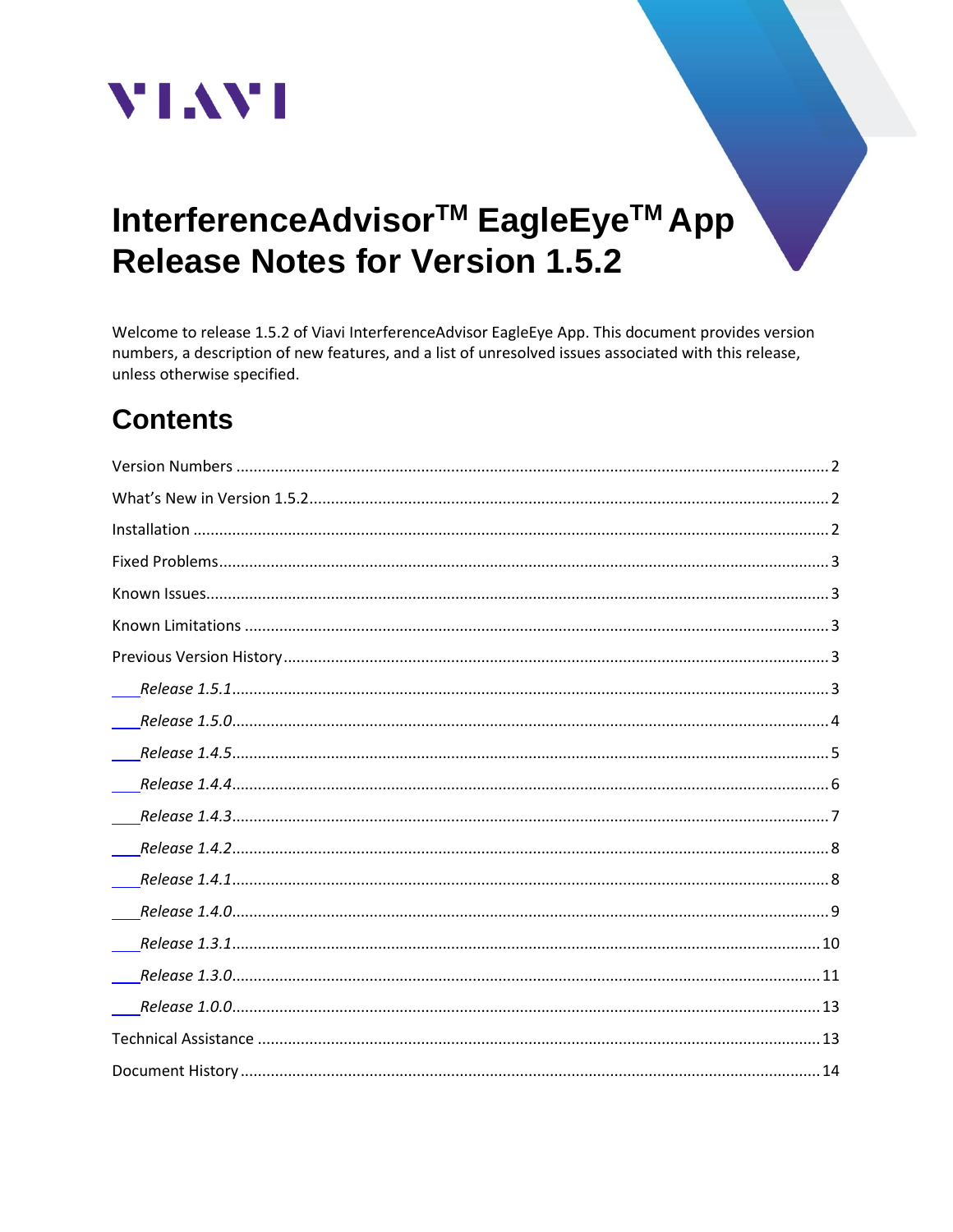# <span id="page-1-0"></span>**Version Numbers**

The following table lists the versions of related VIAVI hardware and/or software that can be used in conjunction with this release for InterferenceAdvisor EagleEye App.

#### **Software Application Version Configuration**

| ---<br>∸.∽. ∸ |
|---------------|

#### **Compatible Instrument Firmware Version**

| JD780A, JD780B, or JD740B series | 3.100.032 or higher  |
|----------------------------------|----------------------|
| CellAdvisor 5G                   | 5.075.006r or higher |
| OneAdvisor-800                   | 3.1.1                |

## <span id="page-1-1"></span>**What's New in Version 1.5.2**

▪ None

## <span id="page-1-2"></span>**Installation**

- Online update is enabled with the following procedures:
	- o Run the EagleEye app.
	- o Go to **Settings**.
	- o Tap **About EagleEye**.
	- o Tap the **SOFTWARE UPDATE** button.

#### **System requirement**

- Android tablet (Samsung Galaxy Tab S2 9.7", S3 9.7", S4 10.5", or S5e 10.5", Android version 7.0/8.0 or higher) with the EagleEye app installed
- CellAdvisor JD780A, JD780B, or JD740B series (3.100.032 or higher), CellAdvisor 5G (Firmware 5.075.006ror higher) and ONA-800A (Bundle Firmware 3.1.1or higher) with the following options installed:

CellAdvisor:

- o Option #011 Interference Analyzer (mandatory)
- o Option #010 GPS receiver and antenna (required for gated sweep mode)
- o Option #016 Wi-Fi connectivity (required for Wi-Fi communication)

CellAdvisor 5G: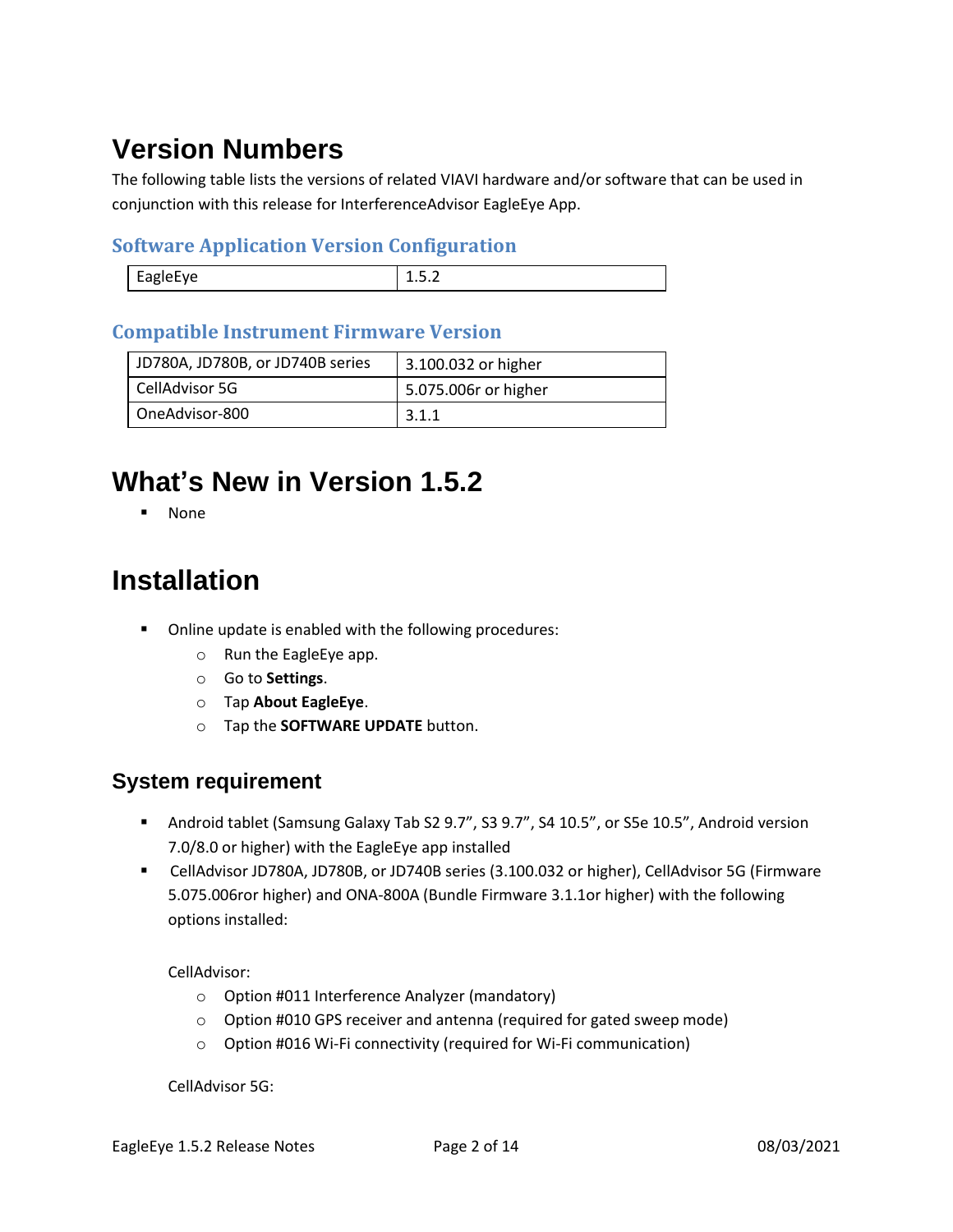- o Option S013 Interference Analyzer (mandatory)
- o Option S015 Gated Sweep (required for gated sweep mode)
- $\circ$  Option S002 GPS Connectivity with GPS Antenna (required for gated sweep mode)
- o Option S004 Wi-Fi Connectivity (required for Wi-Fi communication)

#### ONA-800A:

- o Option SP-INTAN Interference Analyzer (mandatory)
- o Option SP-GSS Gated Sweep (required for gated sweep mode)
- o Option SP-GNSS GPS Connectivity with GPS Antenna (required for gated sweep mode)
- o Option MF-WIFI Connectivity (required for Wi-Fi communication)

### <span id="page-2-0"></span>**Fixed Problems**

- Pre-amp status mismatch between InterferenceAdvisor and CellAdvisor 5G/OneAdvisor-800
- Sweep mode mismatch between InterferenceAdvisor and CellAdvisor 5G/OneAdvisor-800
- GPS locking issue in China
- No display of spectrum trace on CellAdvisor 5G FW 5.070
- Gated Sweep mode set to ON in Spectrum Control view changed back to OFF in Map view

### <span id="page-2-1"></span>**Known Issues**

▪ None

## <span id="page-2-2"></span>**Known Limitations**

▪ None

## <span id="page-2-3"></span>**Previous Version History**

This section provides history of previous software versions.

### <span id="page-2-4"></span>*Release 1.5.1*

### **Version Numbers**

The following table lists the versions of related VIAVI hardware and/or software that can be used in conjunction with this release for InterferenceAdvisor EagleEye App.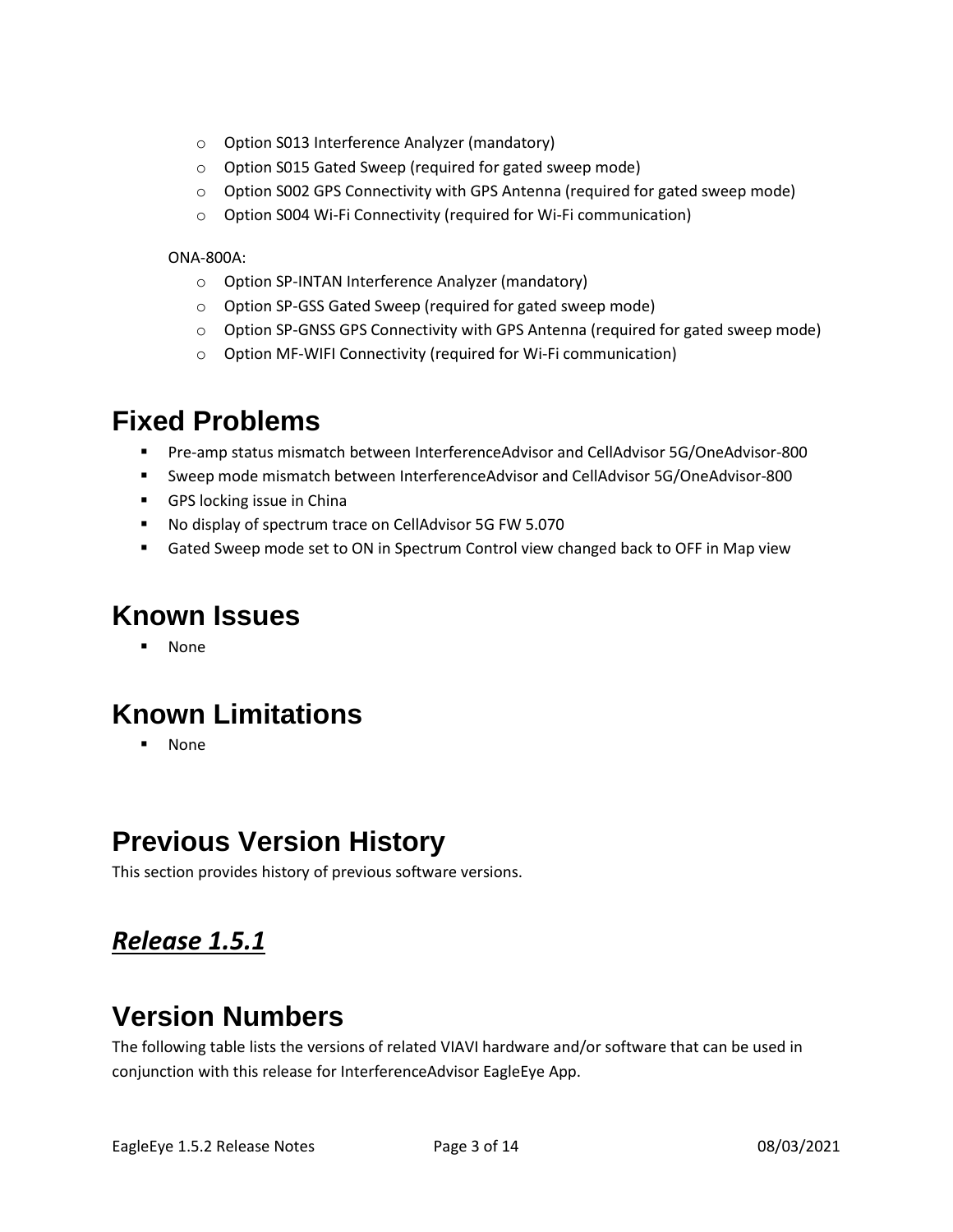#### **Software Application Version Configuration**

| ---- |
|------|
|------|

#### **Compatible Instrument Firmware Version**

| JD780A, JD780B, or JD740B series | 3.100.032 or higher  |
|----------------------------------|----------------------|
| CellAdvisor 5G                   | 5.065.041r or higher |
| OneAdvisor-800                   | 1.2.0                |

## **What's New in Version 1.5.1**

▪ None

### **Fixed Problems**

■ Unable to Go Interference Hunting without Gated Sweep License and License disabled error

## **Known Issues**

■ Unable to Connect to CA5G/ONA-800 Connect to iPhone Hotspot

### **Known Limitations**

▪ None

### <span id="page-3-0"></span>*Release 1.5.0*

## **Version Numbers**

The following table lists the versions of related VIAVI hardware and/or software that can be used in conjunction with this release for InterferenceAdvisor EagleEye App.

#### **Software Application Version Configuration**

|--|

#### **Compatible Instrument Firmware Version**

| JD780A, JD780B, or JD740B series | 3.100.032 or higher  |
|----------------------------------|----------------------|
| CellAdvisor 5G                   | 5.065.041r or higher |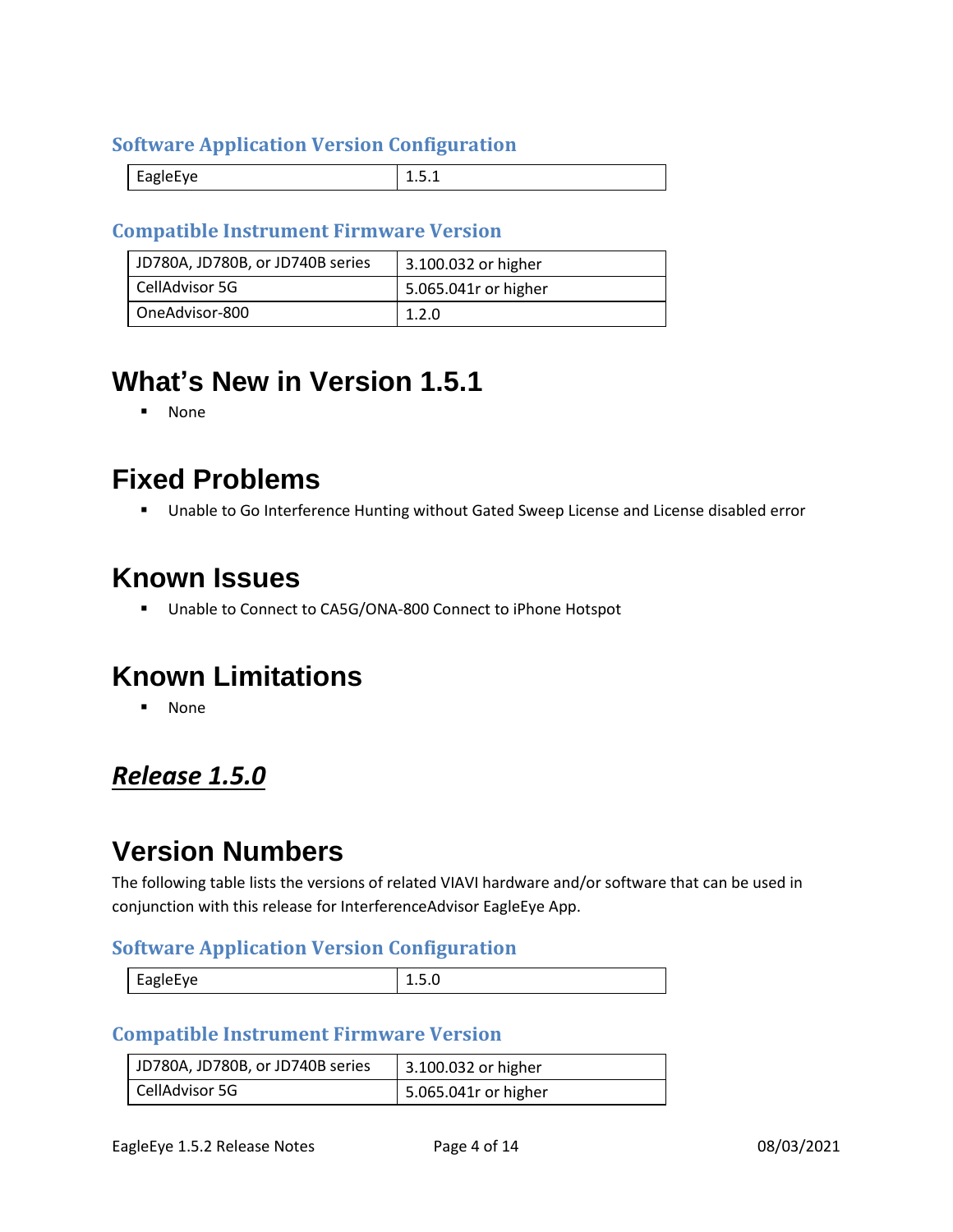|--|

## **What's New in Version 1.5.0**

- Interface with CellAdvisor 5G and OneAdvisor-800
- Wireline connectivity between the tablet and the instrument via Ethernet
- No need of software option #180 dedicated to InterferenceAdvisor Mobile

## **Fixed Problems**

▪ None

## **Known Issues**

▪ None

## **Known Limitations**

▪ None

### <span id="page-4-0"></span>*Release 1.4.5*

## **Version Numbers**

The following table lists the versions of related VIAVI hardware and/or software that can be used in conjunction with this release for InterferenceAdvisor EagleEye App.

#### **Software Application Version Configuration**

| $\sim$ $\sim$<br>EagleEye | ∸.⊤.J |
|---------------------------|-------|
|                           |       |

#### **Compatible CellAdvisor Firmware Version**

| JD780A, JD780B, or JD740B series | 3.100.032 or higher |
|----------------------------------|---------------------|
|----------------------------------|---------------------|

### **What's New in Version 1.4.5**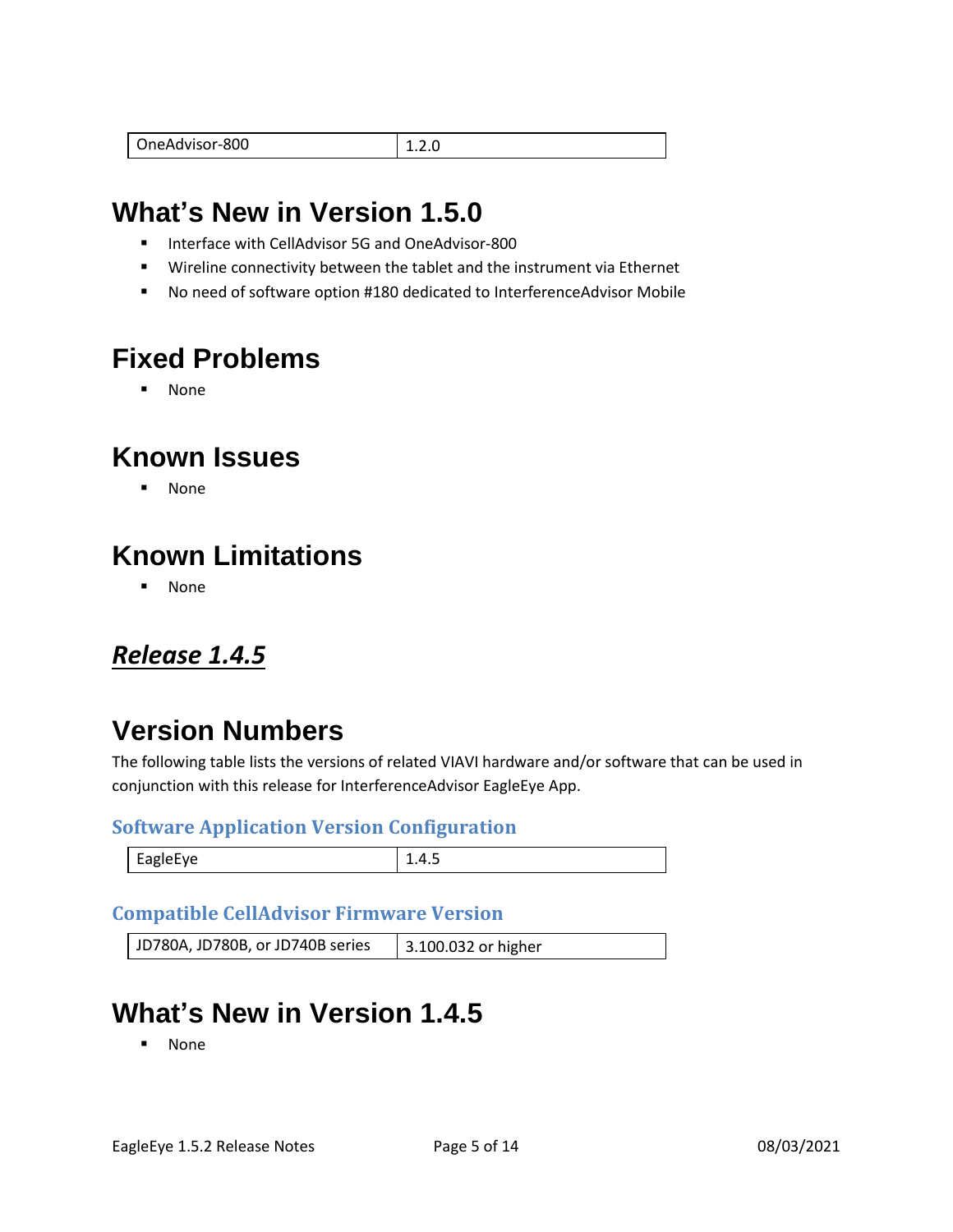## **Fixed Problems**

■ Communication freeze when connected to a CellAdvisor with its Web Remote turned on or not properly turned off on the instrument

## **Known Issues**

▪ None

## **Known Limitations**

▪ None

### <span id="page-5-0"></span>*Release 1.4.4*

## **Version Numbers**

The following table lists the versions of related VIAVI hardware and/or software that can be used in conjunction with this release for InterferenceAdvisor EagleEye App.

#### **Software Application Version Configuration**

| ⊿⊍เ⊨เ |  |
|-------|--|
|       |  |

#### **Compatible CellAdvisor Firmware Version**

| JD780A, JD780B, or JD740B series | 3.100.032 or higher |
|----------------------------------|---------------------|
|----------------------------------|---------------------|

### **What's New in Version 1.4.4**

▪ None

### **Fixed Problems**

■ Could not update software to version 1.4.3 in EagleEye

## **Known Issues**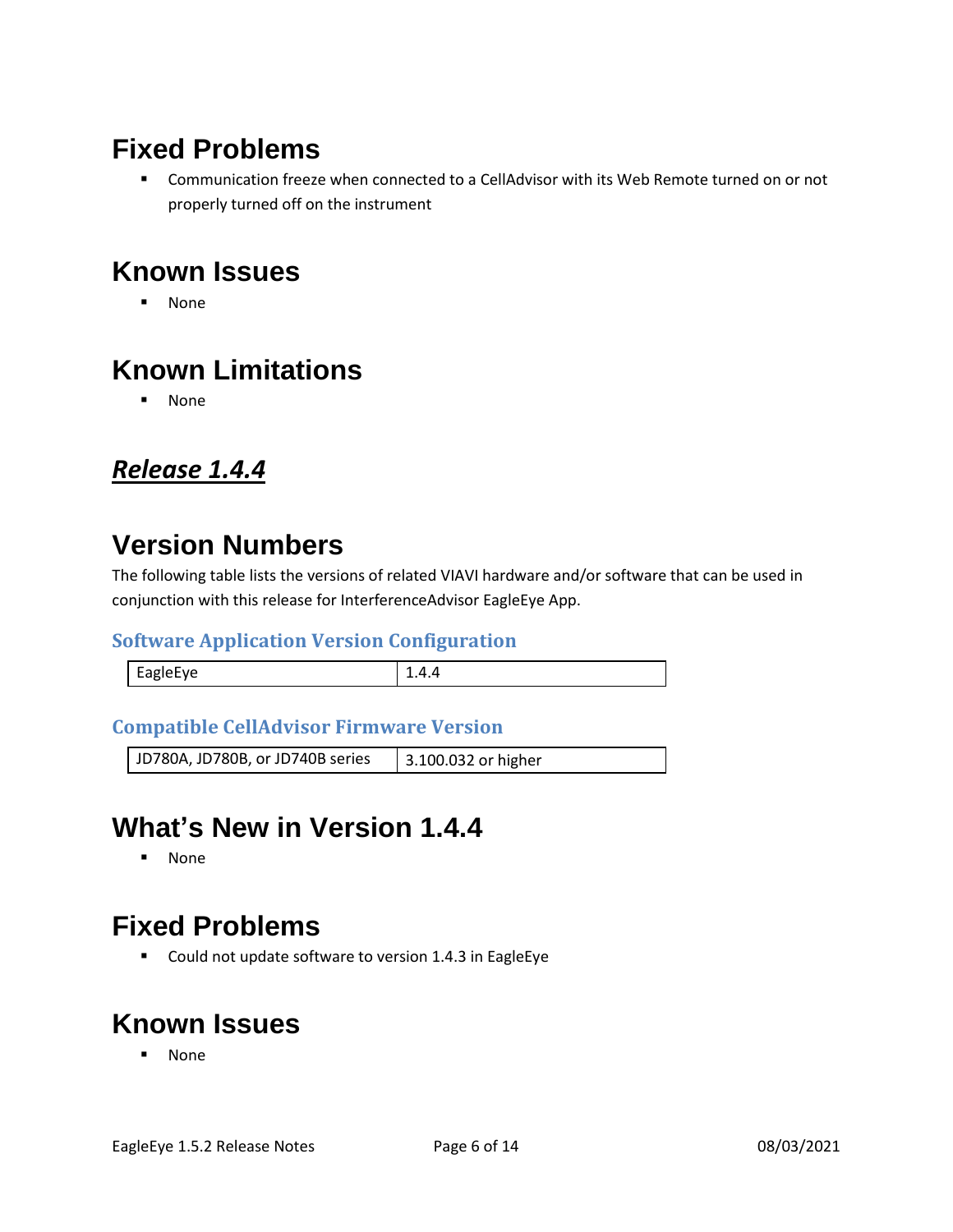## **Known Limitations**

▪ None

### <span id="page-6-0"></span>*Release 1.4.3*

## **Version Numbers**

The following table lists the versions of related VIAVI hardware and/or software that can be used in conjunction with this release for InterferenceAdvisor EagleEye App.

#### **Software Application Version Configuration**

| <b>FagleFye</b>    | – ⊷ |
|--------------------|-----|
| $\cdot$ $\sim$ $-$ |     |
|                    |     |

#### **Compatible CellAdvisor Firmware Version**

JD780A, JD780B, or JD740B series 3.100.032 or higher

## **What's New in Version 1.4.3**

■ Support of new display resolution (2560 x 1600 pixels) of Samsung Galaxy Tab S4

### **Fixed Problems**

■ After creating a report file, could not open the saved file in .pdf

## **Known Issues**

▪ None

## **Known Limitations**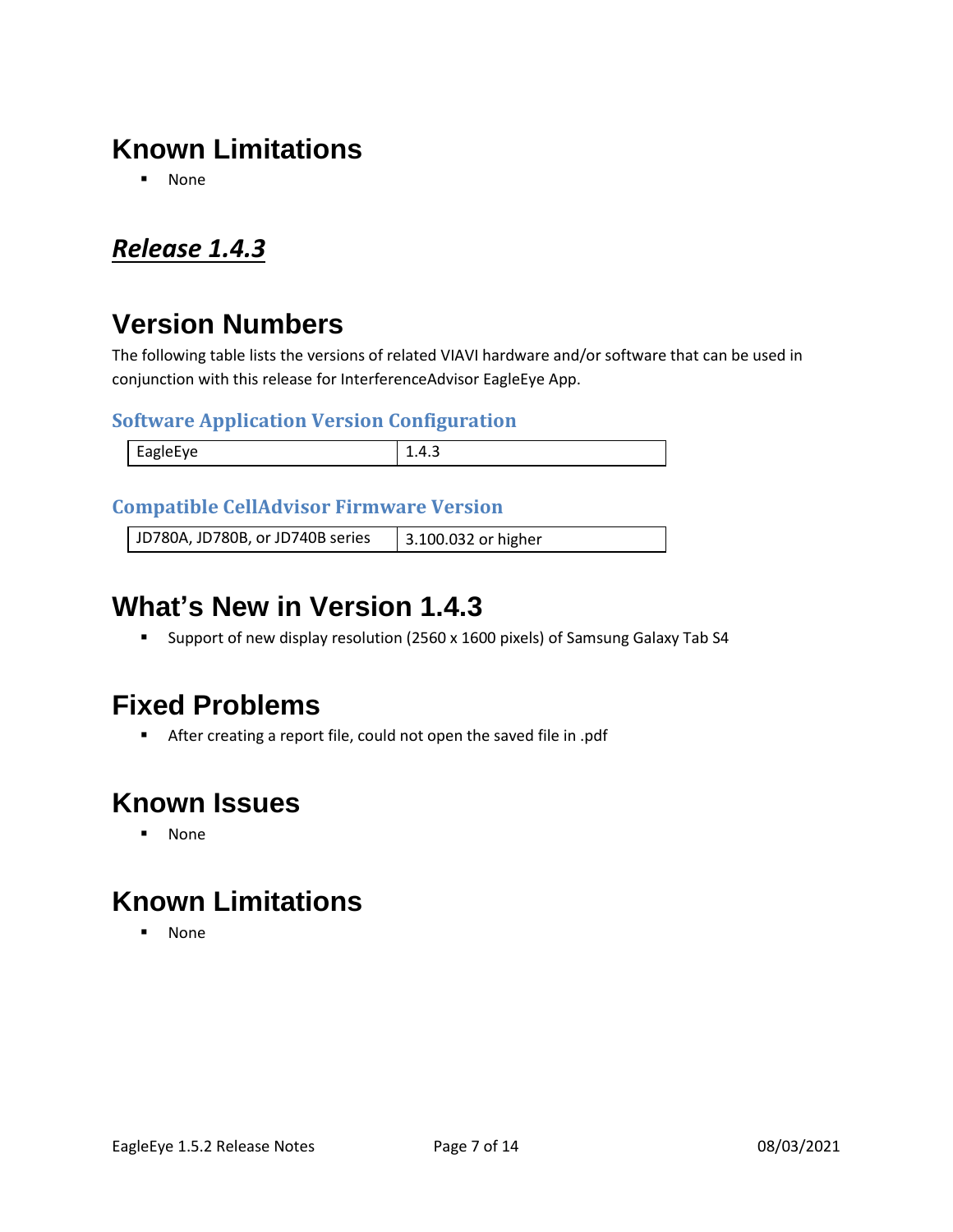## <span id="page-7-0"></span>*Release 1.4.2*

## **Version Numbers**

The following table lists the versions of related VIAVI hardware and/or software that can be used in conjunction with this release for InterferenceAdvisor EagleEye App.

#### **Software Application Version Configuration**

| <b>FARIAFVA</b><br>v J<br>$-90 - -$ | $+ \cdot + \cdot$ |
|-------------------------------------|-------------------|

#### **Compatible CellAdvisor Firmware Version**

JD780A, JD780B, or JD740B series | 3.090.032 or higher

## **What's New in Version 1.4.2**

▪ None

### **Problems**

- Crash on the spectrum view inside the replay mode
- License validation error on a registered tablet

### **Known Issues Fixed**

▪ None

### **Known Limitations**

**None** 

### <span id="page-7-1"></span>*Release 1.4.1*

## **Version Numbers**

The following table lists the versions of related VIAVI hardware and/or software that can be used in conjunction with this release for InterferenceAdvisor EagleEye App.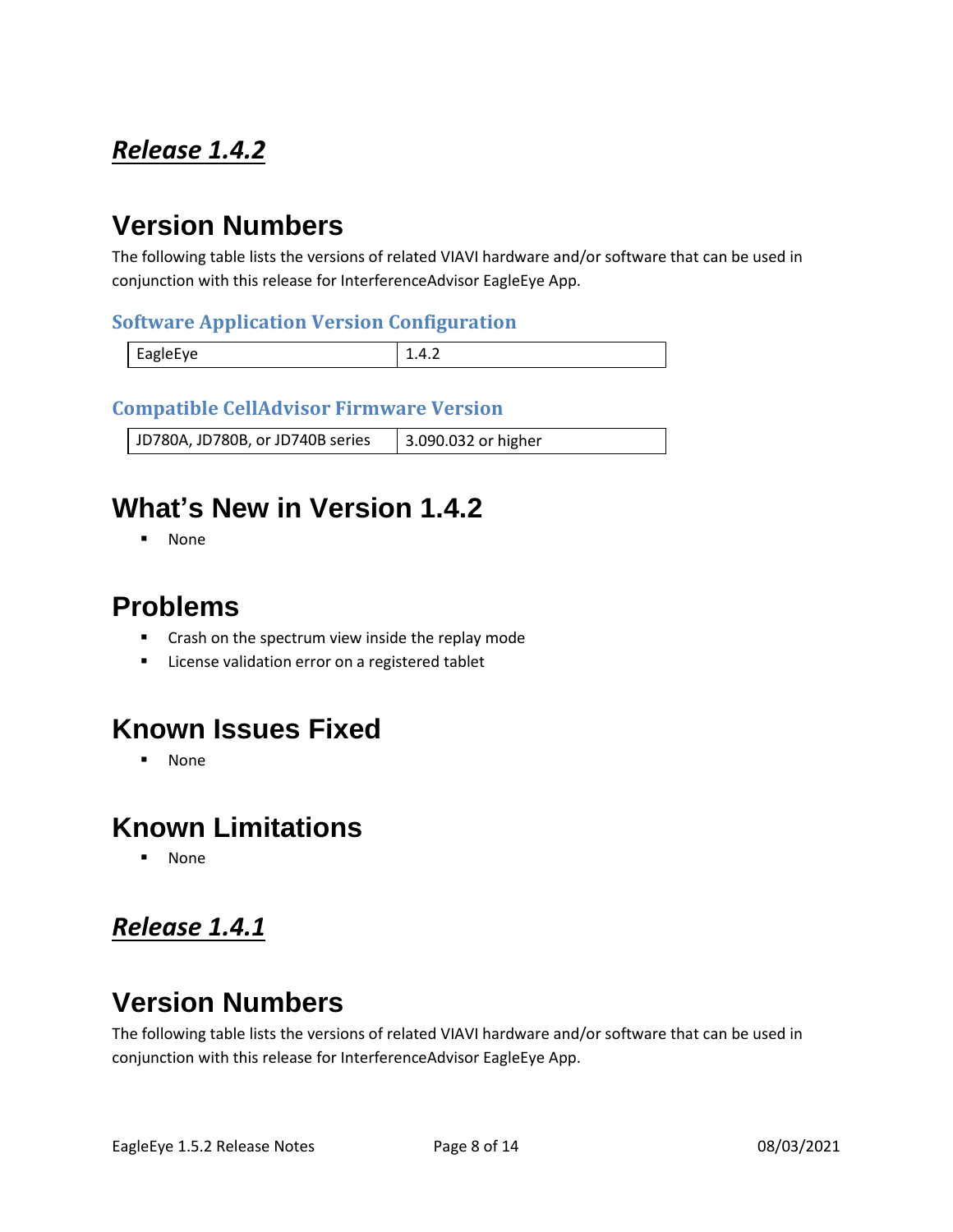#### **Software Application Version Configuration**

EagleEye 2.4.1

#### **Compatible CellAdvisor Firmware Version**

JD780A, JD780B, or JD740B series | 3.090.032 or higher

### **What's New in Version 1.4.1**

Timestamp added to the breadcrumb details in the Map view and the History

### **Fixed Problems**

- Offline Map Downloader
	- $\circ$  Improved to load the world map when going to the offline map downloader
	- o Changed to go to my location when the 'my location' icon is tapped once
	- $\circ$  Changed to load a map area initially based on the current location for a first-time user
- For users in China only Fixed the GPS lock problem with OpenStreetMap. It requires the language setting set to Chinese to have the GPS work properly.

### **Known Issues**

**None** 

## **Known Limitations**

**None** 

### <span id="page-8-0"></span>*Release 1.4.0*

### **Version Numbers**

The following table lists the versions of related VIAVI hardware and/or software that can be used in conjunction with this release for InterferenceAdvisor EagleEye App.

#### **Software Application Version Configuration**

EagleEye 1.4.0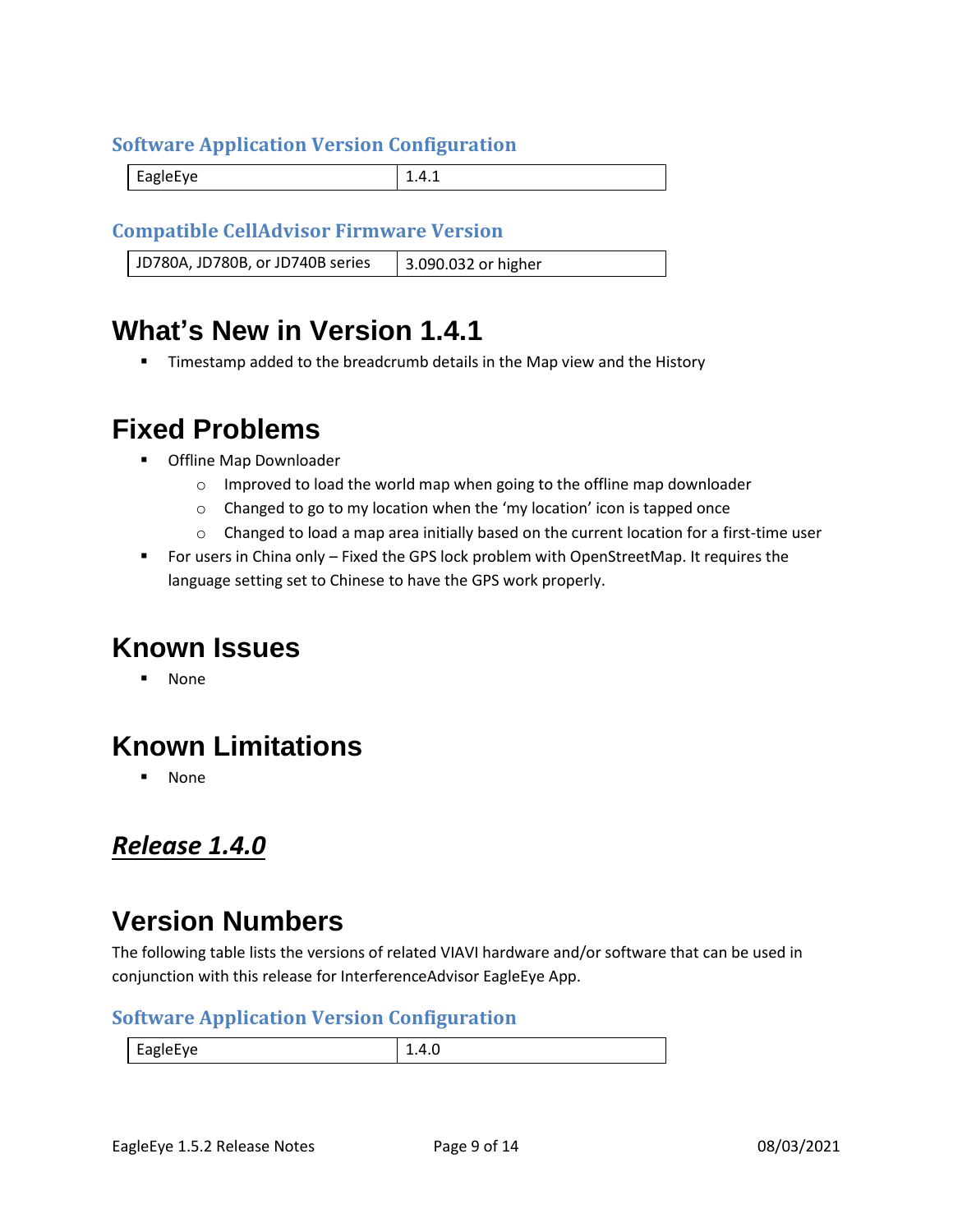#### **Compatible CellAdvisor Firmware Version**

JD780A, JD780B, or JD740B series | 3.090.032 or higher

## **What's New in Version 1.4.0**

- New enhancement release of software application with the following features:
	- o Supportability of OpenStreetMap and offline maps
	- o Autosave of trace data and screenshots
	- o Display of warning message at the start of the EagleEye app
	- o Software update without connecting to a CellAdvisor
	- o Addition of the spectrum 'Hold' button to pause/resume the trace update
	- o Touch screen lock when driving
	- o Language in Chinese

### **Fixed Problems**

▪ None

### **Known Issues**

▪ None

## **Known Limitations**

▪ None

### <span id="page-9-0"></span>*Release 1.3.1*

### **Version Numbers**

The following table lists the versions of related VIAVI hardware and/or software that can be used in conjunction with this release for InterferenceAdvisor EagleEye App.

#### **Software Application Version Configuration**

| <b>FagleFve</b><br>$-5.7$ | . |
|---------------------------|---|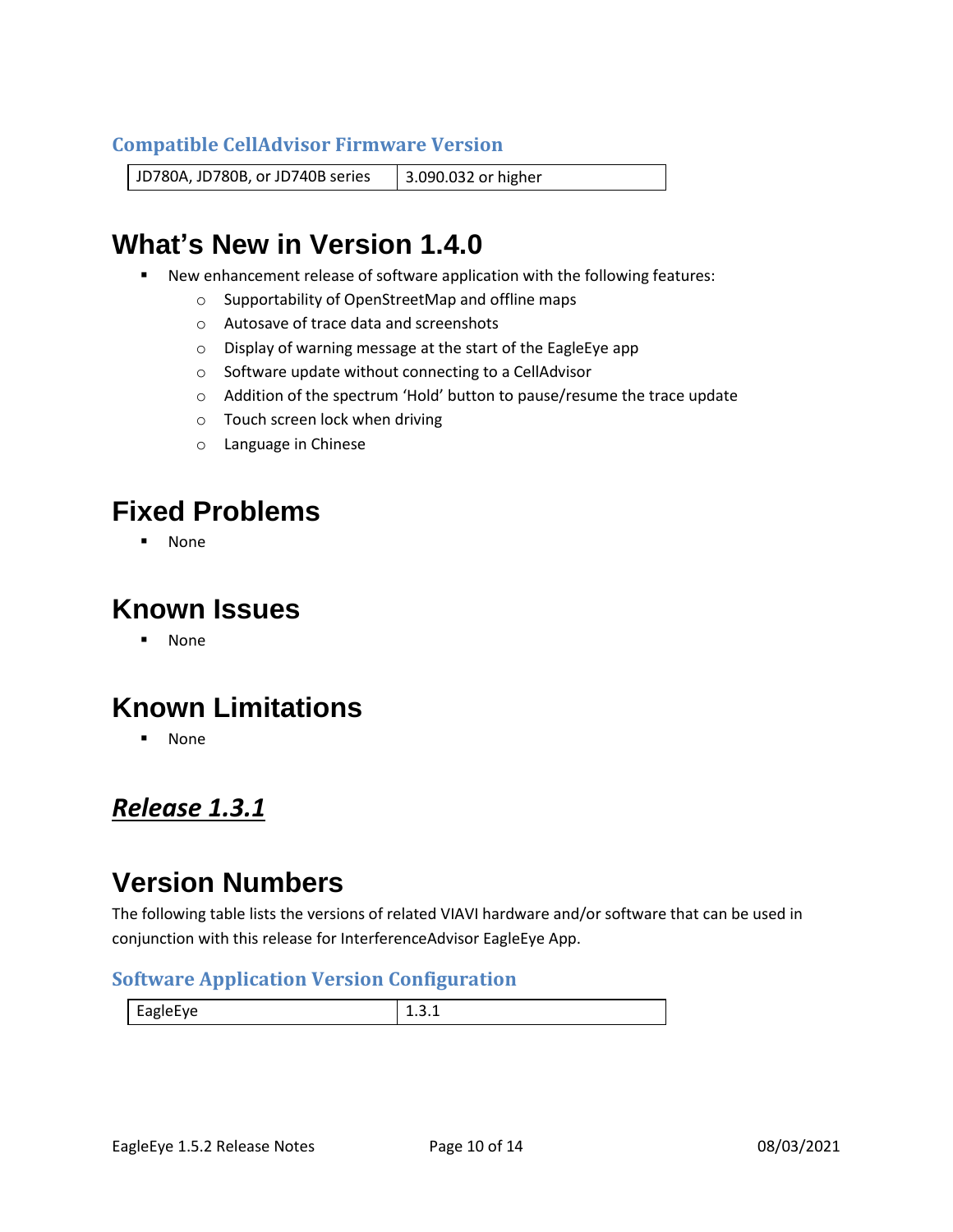#### **Compatible CellAdvisor Firmware Version**

JD780A, JD780B, or JD740B series 3.065.447, 3.066.047, 3.070.041 and later

## **What's New in Version 1.3.1**

- New enhancement release of software application with the following features:
	- $\circ$  If there is no server response, users can still use the EagleEye app without closing it.

## **Fixed Problems**

▪ None

## **Known Issues**

▪ None

## **Known Limitations**

▪ None

### <span id="page-10-0"></span>*Release 1.3.0*

### **Version Numbers**

The following table lists the versions of related VIAVI hardware and/or software that can be used in conjunction with this release for InterferenceAdvisor EagleEye App.

#### **Software Application Version Configuration**

| <b>ADIAFVA</b> | <br>____ |
|----------------|----------|
|                |          |

#### **Compatible CellAdvisor Firmware Version**

|  | 3.065.447, 3.066.047, 3.070.041  |           |
|--|----------------------------------|-----------|
|  | JD780A, JD780B, or JD740B series | and later |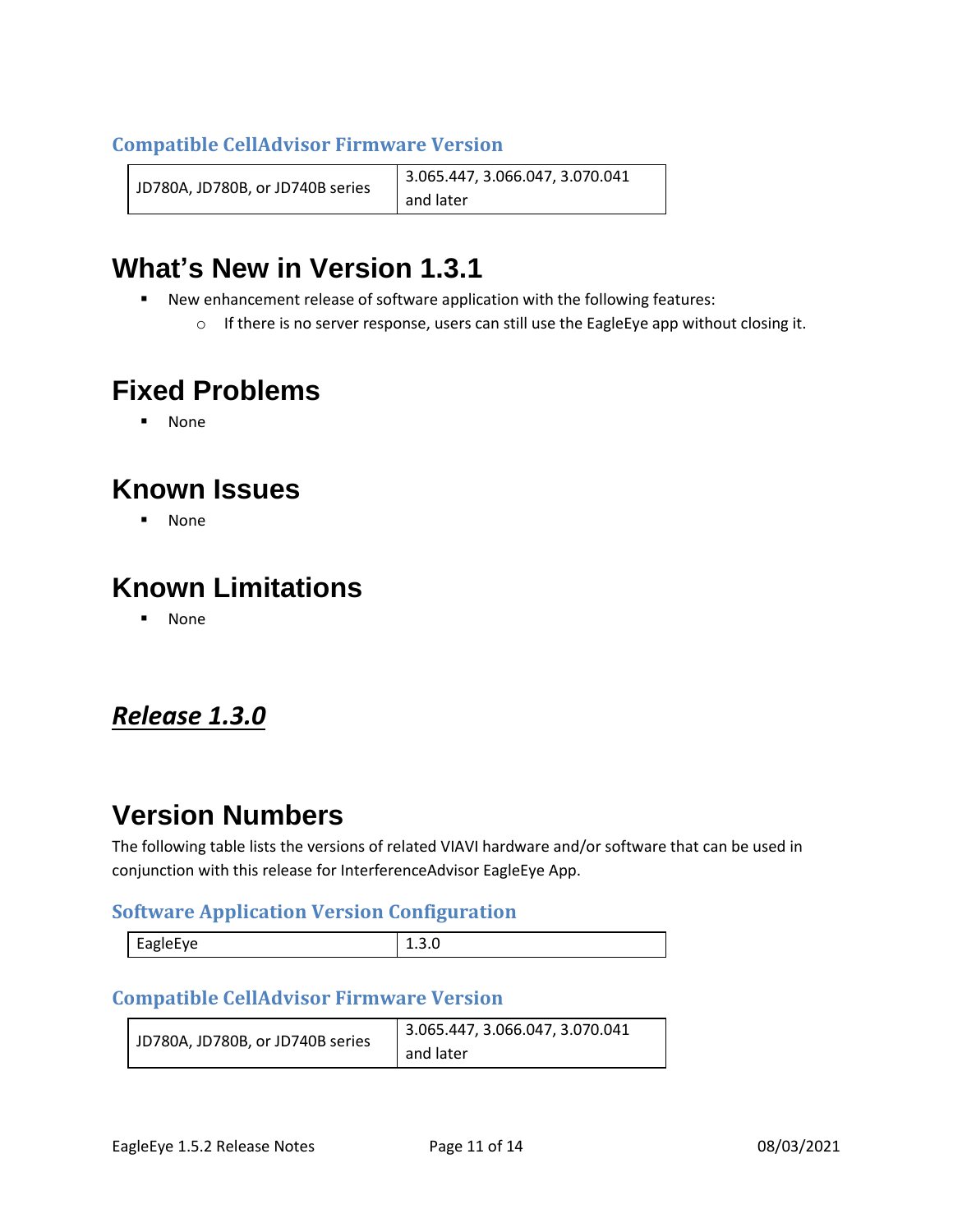## **What's New in Version 1.3.0**

- New enhancement release of software application with the following features:
	- o Mini spectrogram on the map view (real time)
	- o Enable a marker to easily set and move to a designated frequency
	- $\circ$  Sensitivity mode to support a quick move to an optimized mode based on pre-defined settings (shortcut)
	- o Sweep mode control between Fast and Normal
	- o Enable tracking settings
	- $\circ$  Enable peak power bandwidth setting so that users can set peak power bandwidth to be included on location estimation within the span
	- o Enable a voice prompt repeatedly after the first estimation
	- o Add a hide and show menu
	- o Add s shortcut to show satellite view
	- o Alarm sound control for spectrum limit alarm and/or map view alarm
	- o Improve usability to quickly access and/or change configurations.
	- o Spectrum information display (RBW, Atten, Preamp)
	- $\circ$  Add channel power bandwidth setting values on the spectrum display (Mini spectrum, Spectrum, Spectrum Control)
	- o Match the color set in a map view and a history view
	- o USBTMC communication
	- o Support gated sweep setting for TDD interference hunting
	- o License activation control
	- o Logging with power history graph

## **Fixed Problems**

▪ None

## **Known Issues**

▪ None

## **Known Limitations**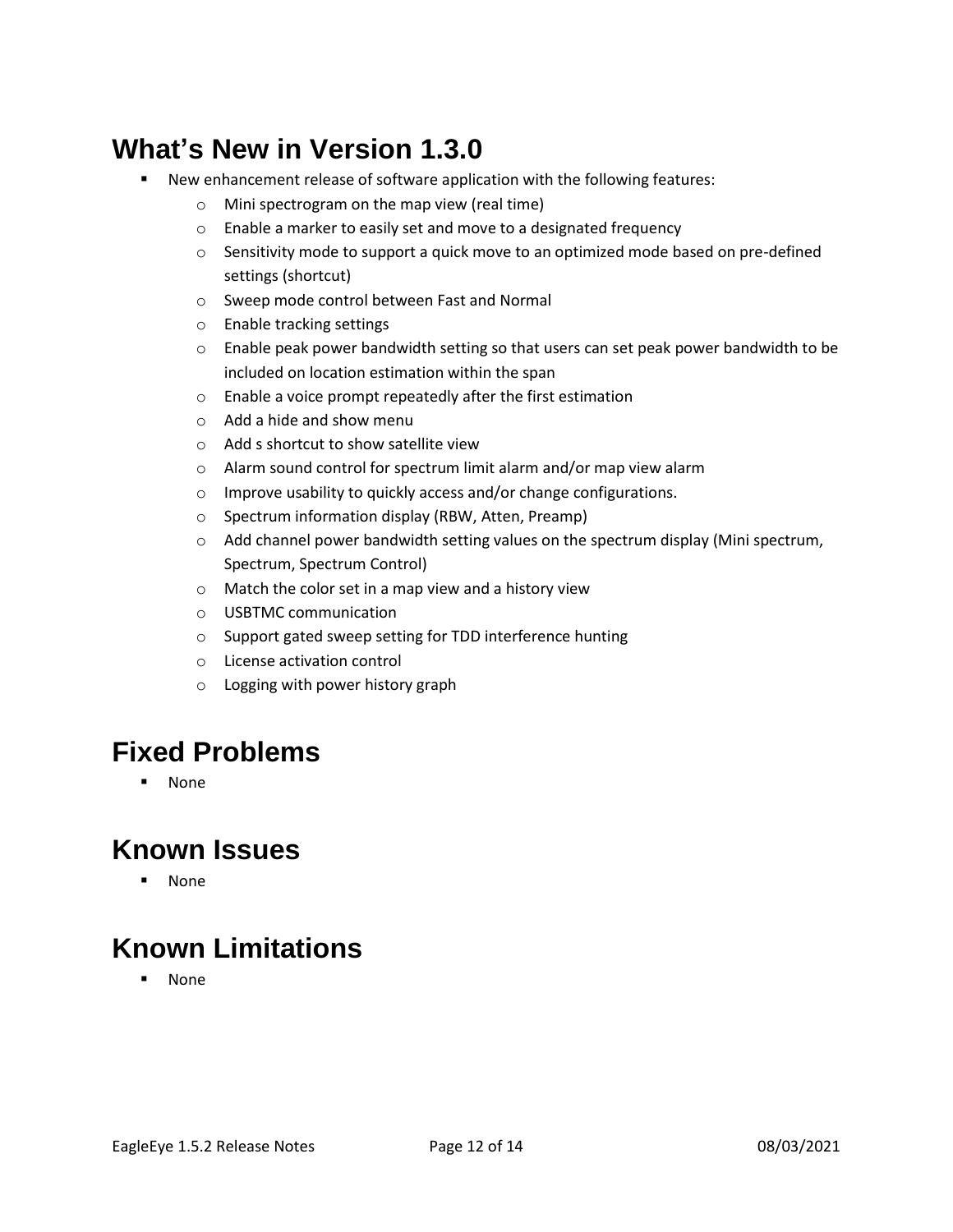## <span id="page-12-0"></span>*Release 1.0.0*

## **Version Numbers**

The following table lists the versions of related VIAVI hardware and/or software that can be used in conjunction with this release for InterferenceAdvisor EagleEye App.

#### **Software Application Version Configuration**

| EagleEye | ⊥.∪.∪ |
|----------|-------|

#### **Compatible CellAdvisor Firmware Version**

JD780A, JD780B, or JD740B series | 3.061.xxx and later

## **What's New in Version 1.0.0**

- First release of software application with the following features:
	- o Visualize received signal strength on the roads
	- o Indicate suspected area of interference onto map
	- o Directions and navigations
	- o Spectrum control and display

### **Fixed Problems**

▪ None

### **Known Issues**

▪ None

## **Known Limitations**

▪ None

## <span id="page-12-1"></span>**Technical Assistance**

For assistance related to the use of your product, call or e-mail VIAVI Technical Assistance Center (TAC) in your region. For a current listing of TAC phone numbers and e-mail addresses, go to: *<http://www.viavisolutions.com/en/services-and-support/support/technical-assistance>*